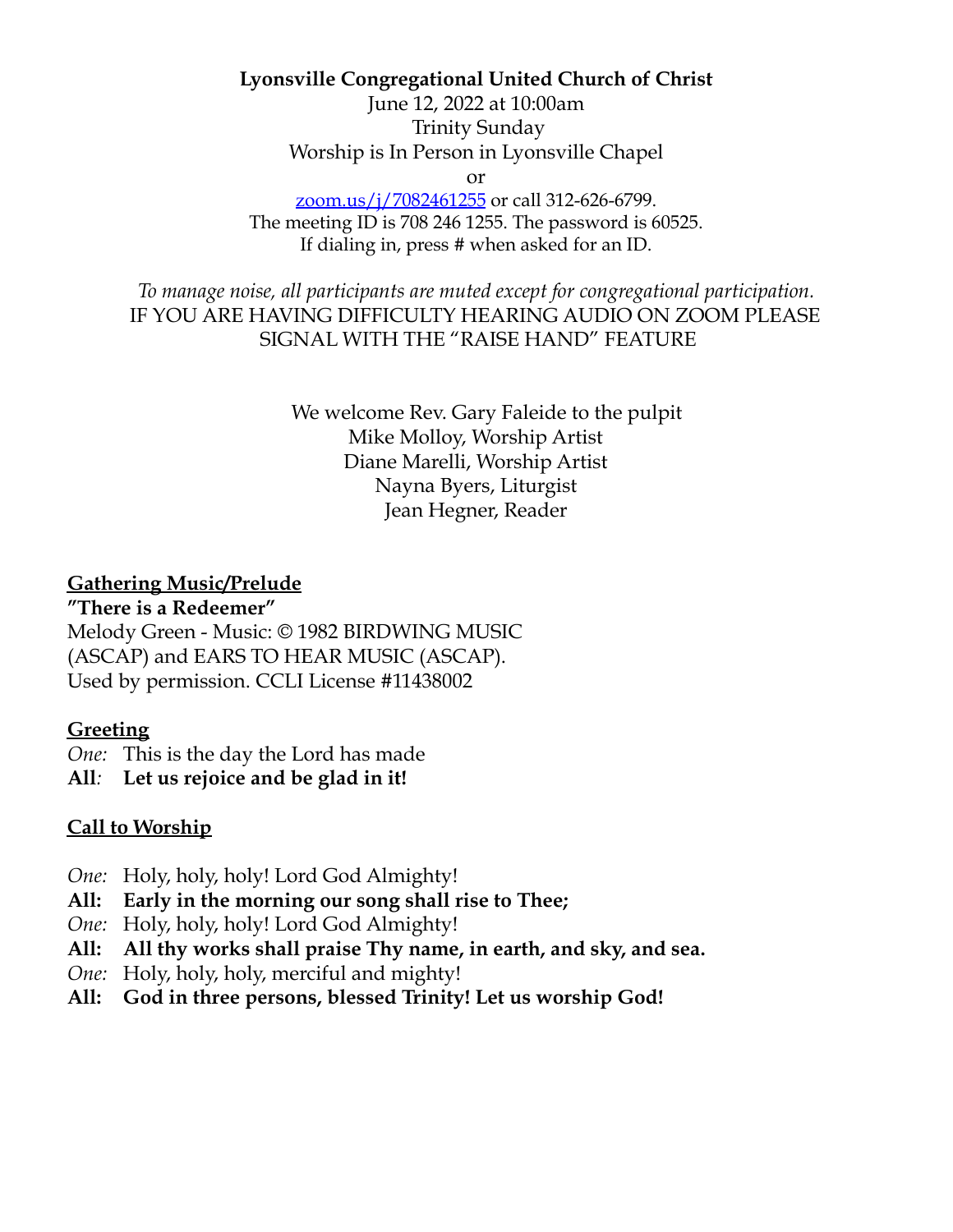# **Opening Song**

**"Loving Spirit"** Glory to God Hymnal #293 Words & Music © 1987 The Hymn Society. Printed & Streamed with permission. OneLicense.net #A-725633

Loving Spirit, loving Spirit, you have chosen me to be, you have drawn me to your wonder, you have set your sign on me.

Like a mother you enfold me, hold my life within your own, feed me with your very body, form me of your flesh and bone.

Like a father you protect me, teach me the discerning eye, hoist me up upon your shoulder, let me see the world from high.

Friend and lover, in your closeness I am known and held and blessed: in your promise is my comfort, in your presence I may rest.

Loving Spirit, loving Spirit, you have chosen me to be. you have drawn me to your wonder, you have set your sign on me.

### **Passing the Peace**

- *One*: The peace of Christ be with you.
- **All**: **And also with you.**
- *One:* Please greet your neighbors. (*Pause for greeting)*
- *One:* Let us take a moment of silence to invite God's peace to wash over us.

**Morning Prayer** Rev. Gary Faleide

**Word for Children** Rev. Gary Faleide **"Something Like a Tree"**

**Scripture Reading** Jean Hegner, Reader Romans 5:1-5, John 16:12-15

### **The Word in Music**

**"Cornerstone"** Words & Music © 2011 Hillsong MP Songs. Streamed with permission. CCLI License #11438002.

**"You mean like 3-in-1 oil?"**

**Sermon** Rev. Gary Faleide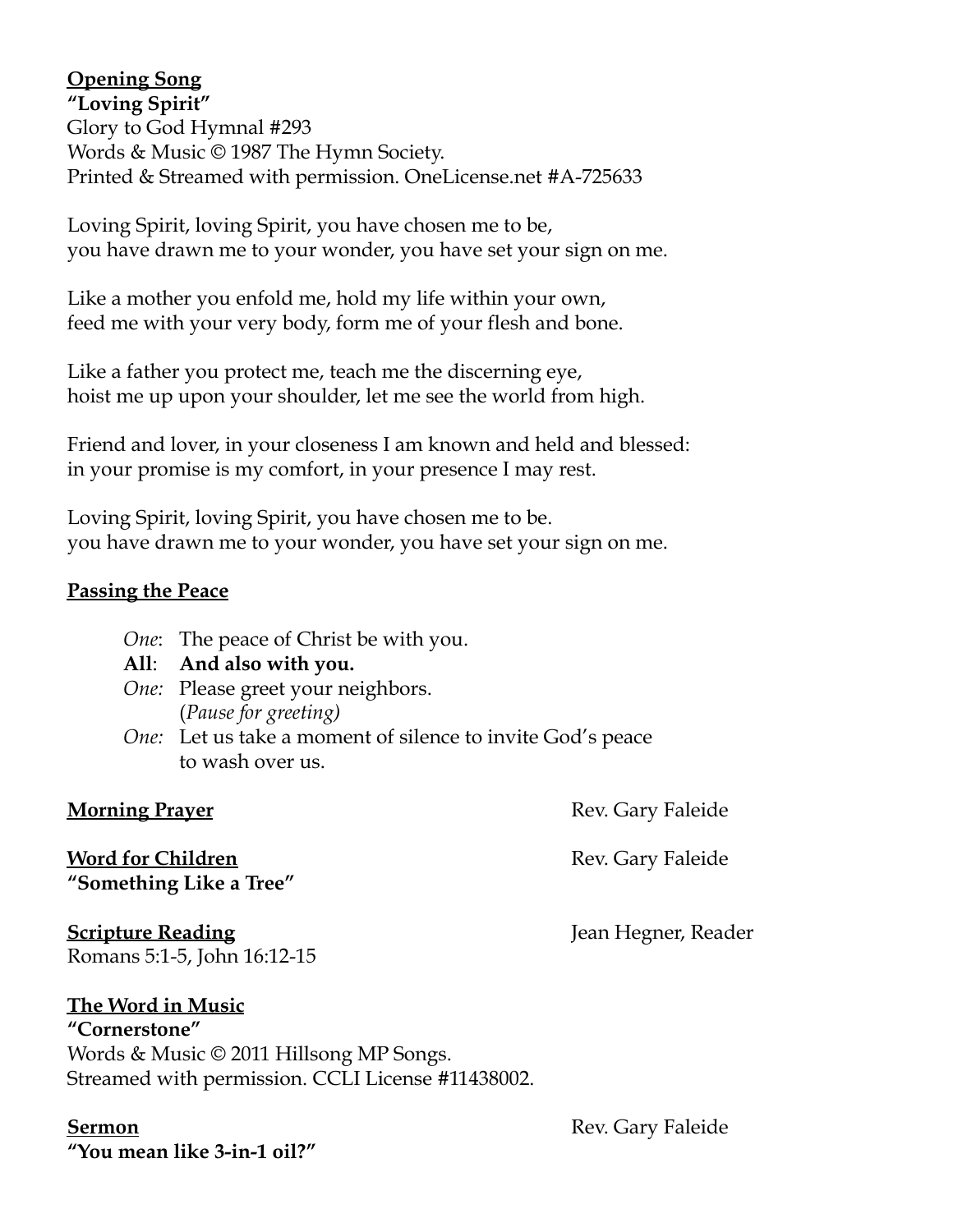# **Reflection Song**

**Gracious Spirit, Heed Our Pleading""** Glory to God Hymnal #287 Words & Music © 1968 Augsburg Fortress Publishers Printed & Streamed with permission. OneLicense.net #A-725633

Gracious Spirit, heed our pleading; fashion us all anew. It's your leading that we're needing; help us to follow you.

Refrain: Come, come, come, Holy Spirit, come.

Come to teach us; come to nourish those who believe in Christ. Bless the faithful; may they flourish, strengthened by grace unpriced.

Refrain: Come, come, come, Holy Spirit, come.

Guide our thinking and our speaking done in your holy name. Motivate all in their seeking, freeing from guilt and shame.

Refrain: Come, come, come, Holy Spirit, come.

Not mere knowledge, but discernment, not rootless liberty; turn disquiet to contentment, doubt into certainty.

Refrain: Come, come, come, Holy Spirit, come.

Keep us fervent in our witness, unswayed by earth's allure. Ever grant us zealous fitness, which you alone assure.

Refrain: Come, come, come, Holy Spirit, come.

# **Prayers of the Church**

# **The Lord's Prayer**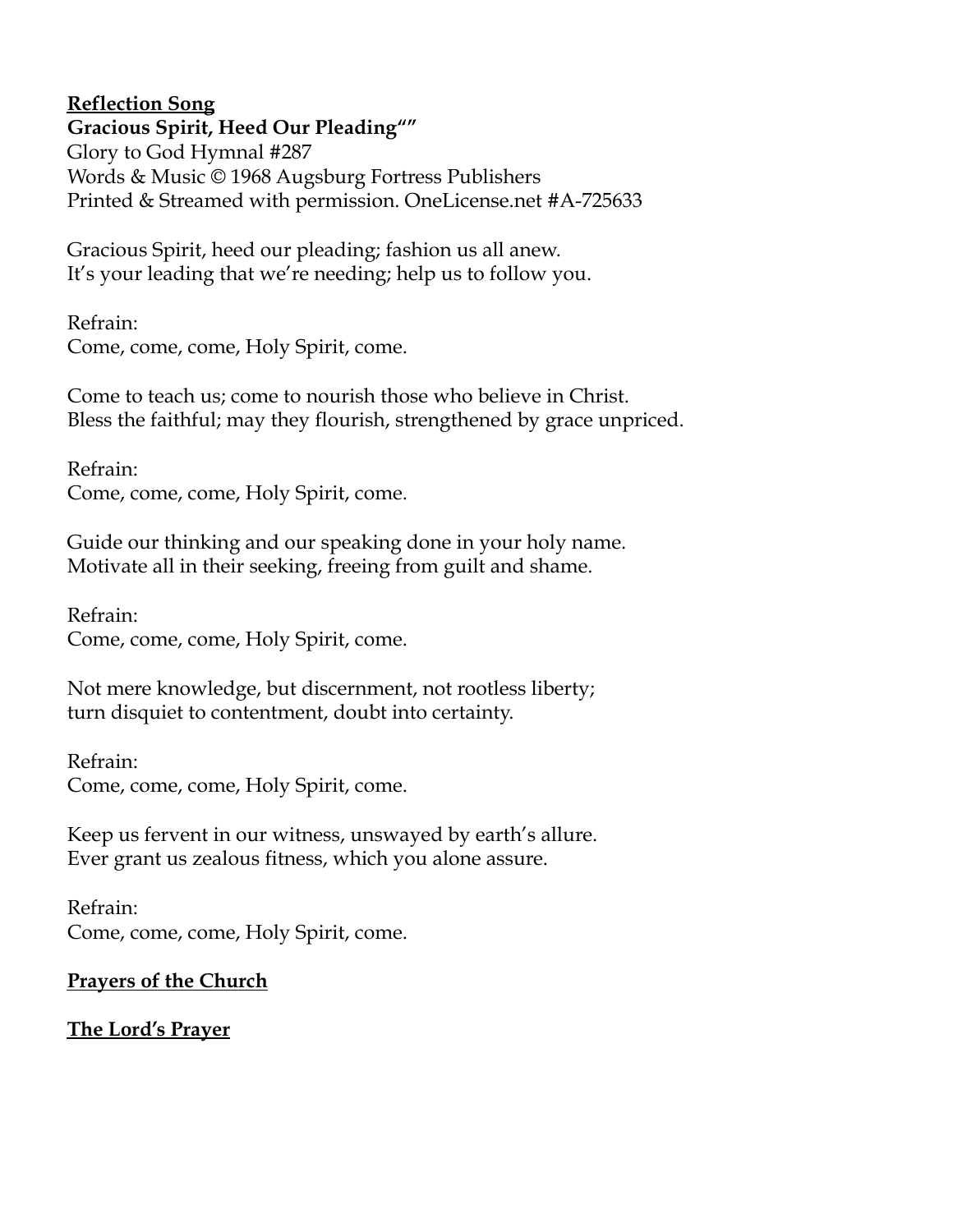### **Offering our Gifts and Prayers**

#### **Invitation**

**Online Giving:** <u>lyonsvillechurch.org/donate</u> OR via the "Realm Connect" app **Mail Giving:** Mail contributions to: 6871 Joliet Road, Indian Head Park IL 60525.

#### **Music at the Offertory**

**"Amazing Grace (My Chains Are Gone"** Chris Tomlin and Louie Giglio - Music: © 2006 WORSHIPTOGETHER.COM. SONGS?SIXSTEPS MUSIC Used by permission. CCLI License #11438002

# **Doxology**

# **Prayer of Thanks**

### **Announcements**

# **Closing Song**

**"Creator God, Creating Still"** Chalice Hymnal #62 Words © 1980 Jane Parker Huber. Printed & Streamed with permission. OneLicense.net #A-725633

Creator God, creating still, by will and word and deed, create a new humanity to meet the present need.

Redeemer God, redeeming still, with overflowing grace, pour out your love on us, through us, make this a holy place.

Sustainer God, sustaining still, with strength for every day, empower us now to do your will. Correct us when we stray.

Great Trinity, for this new day we need your presence still. Create, redeem, sustain us now to do your work and will.

**Spoken Blessing** Rev. Gary Faleide

- *One:* God of mercy and compassion, look kindly upon us.
- **All: Guide your Church and this world in your truth so that all may come to know your saving love.**
- *One:* We ask this through Christ, our Lord.

**All: Amen.**